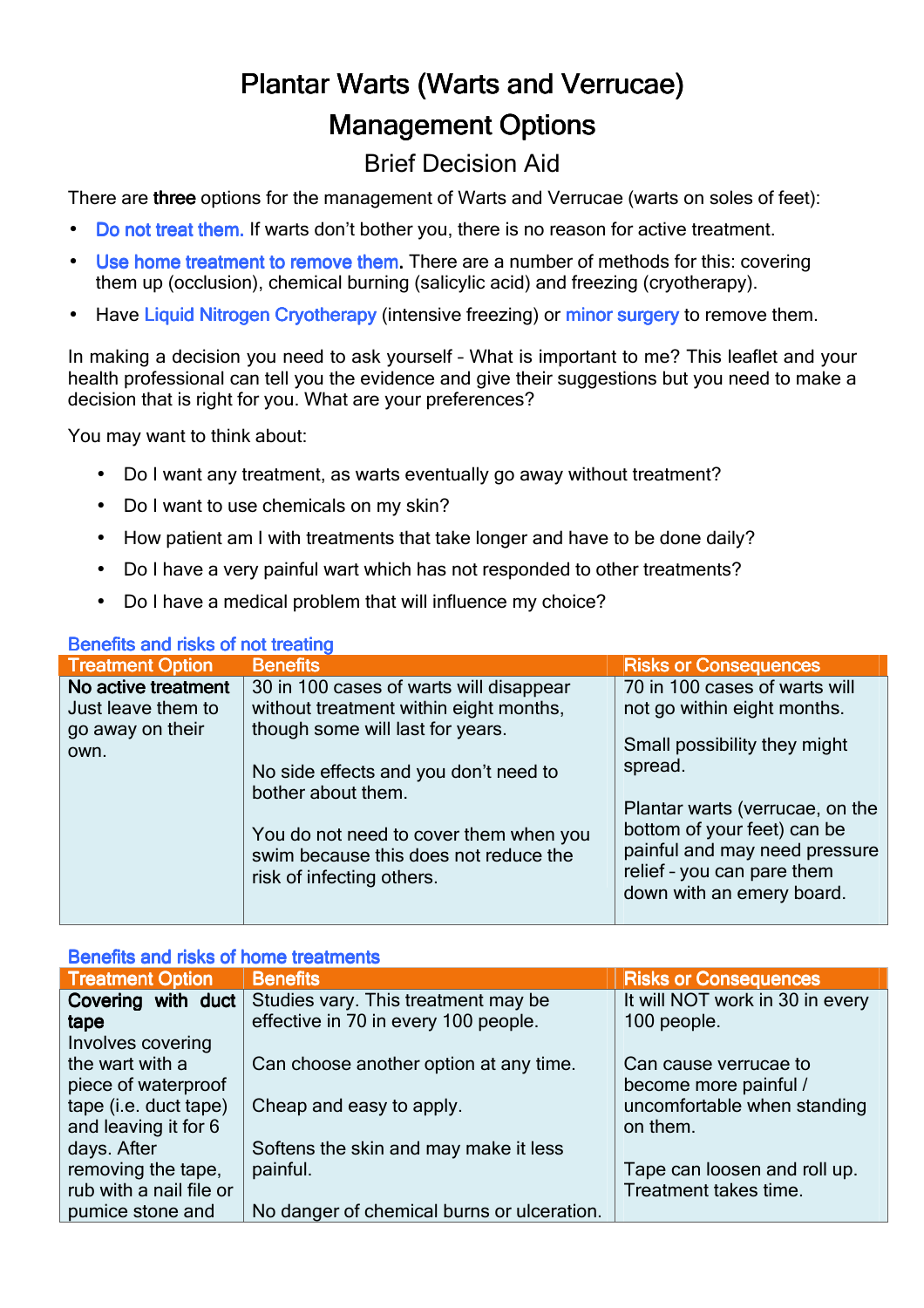| reapply the tape the<br>next day. Repeat<br>until the wart has<br>gone, but for no<br>longer than two<br>months. | Can be used to treat wider area of warts<br>and large areas (mosaic) of verrucae.                                | Do not use on feet which have<br>reduced feeling or poor<br>circulation (such as when you<br>have diabetes). |
|------------------------------------------------------------------------------------------------------------------|------------------------------------------------------------------------------------------------------------------|--------------------------------------------------------------------------------------------------------------|
| Caustic agents e.g.<br><b>Salicylic Acid</b><br>preparations                                                     | One study suggested 75 in 100 warts<br>cleared within 12 weeks.                                                  | 25 cases of warts will not clear<br>in 12 weeks.                                                             |
| Widely available<br>over the counter.<br>Involves putting<br>ointment directly on                                | Works as well as or better than any other<br>treatment for warts, but will usually take<br>some weeks or months. | Can irritate the surrounding<br>skin which can cause more<br>pain.                                           |
| wart, sometimes<br>with some form of                                                                             | Relatively cheap and easy to apply.                                                                              | Can cause ulceration - not to<br>be used by patients with<br>diabetes or bad circulation.                    |
| dressing. Follow the<br>instructions on the<br>label.                                                            | Softens and dissolves the skin and may<br>make it less painful.                                                  | Can only be used on a small                                                                                  |
| More effective if<br>soften the wart first.                                                                      | Can be used in young children (from 4-5<br>years).                                                               | area at a time.                                                                                              |
| Home freezing<br>(Cryotherapy)<br>Over the<br>counter                                                            | This is a quick, one-off treatment (although<br>you can repeat it).                                              | Relatively expensive unless<br>your practice offers it.                                                      |
| 'freezing' kit. Follow<br>the instructions on                                                                    | Can work for single localised wart or<br>verruca.                                                                | Treatment can be painful.                                                                                    |
| the label.                                                                                                       | Few studies have looked at effectiveness.                                                                        | Only useful for individual<br>warts.                                                                         |
|                                                                                                                  | Some GP practices offer this treatment.                                                                          | Not for use in very young<br>children (under eight years<br>old).                                            |
|                                                                                                                  |                                                                                                                  | Can cause ulceration if you<br>have poor circulation.                                                        |

### Benefits and risks of intensive freezing (Cryotherapy) or minor surgery

| <b>Treatment Option</b>       | <b>Benefits</b>                   | <b>Risks or Consequences</b>     |
|-------------------------------|-----------------------------------|----------------------------------|
| Freezing (Cryotherapy)        | Can be a single treatment, but    | Treatment can be painful.        |
| Involves freezing the wart,   | often needs a number of           |                                  |
| usually using liquid          | treatments.                       | Requires a visit to a clinician. |
| nitrogen. This is done in a   |                                   |                                  |
| clinic or hospital.           | Deeper and more thorough 'freeze' | Can only be used to treat        |
| The result is a small area of | than home treatment options.      | small areas at one time.         |
| frostbite where the wart      |                                   |                                  |
| was.                          | Seems to work best for single or  | Not for use in children under    |
| This is done as a one-off     | small warts or verrucae.          | eight years old.                 |
| treatment and sometimes       |                                   |                                  |
| as a course.                  | 14-60 in 100 will be cured.       | 4 - 84 in 100 cases will not be  |
| Some dermatology              |                                   | cured.                           |
| departments do not offer      | Repeated treatments are probably  |                                  |
| this treatment any more -     | better than single treatments.    | Can cause ulceration in          |
| partly due to cost, partly    |                                   | people with poor circulation to  |
| due to limited effectiveness. |                                   | hands or feet.                   |